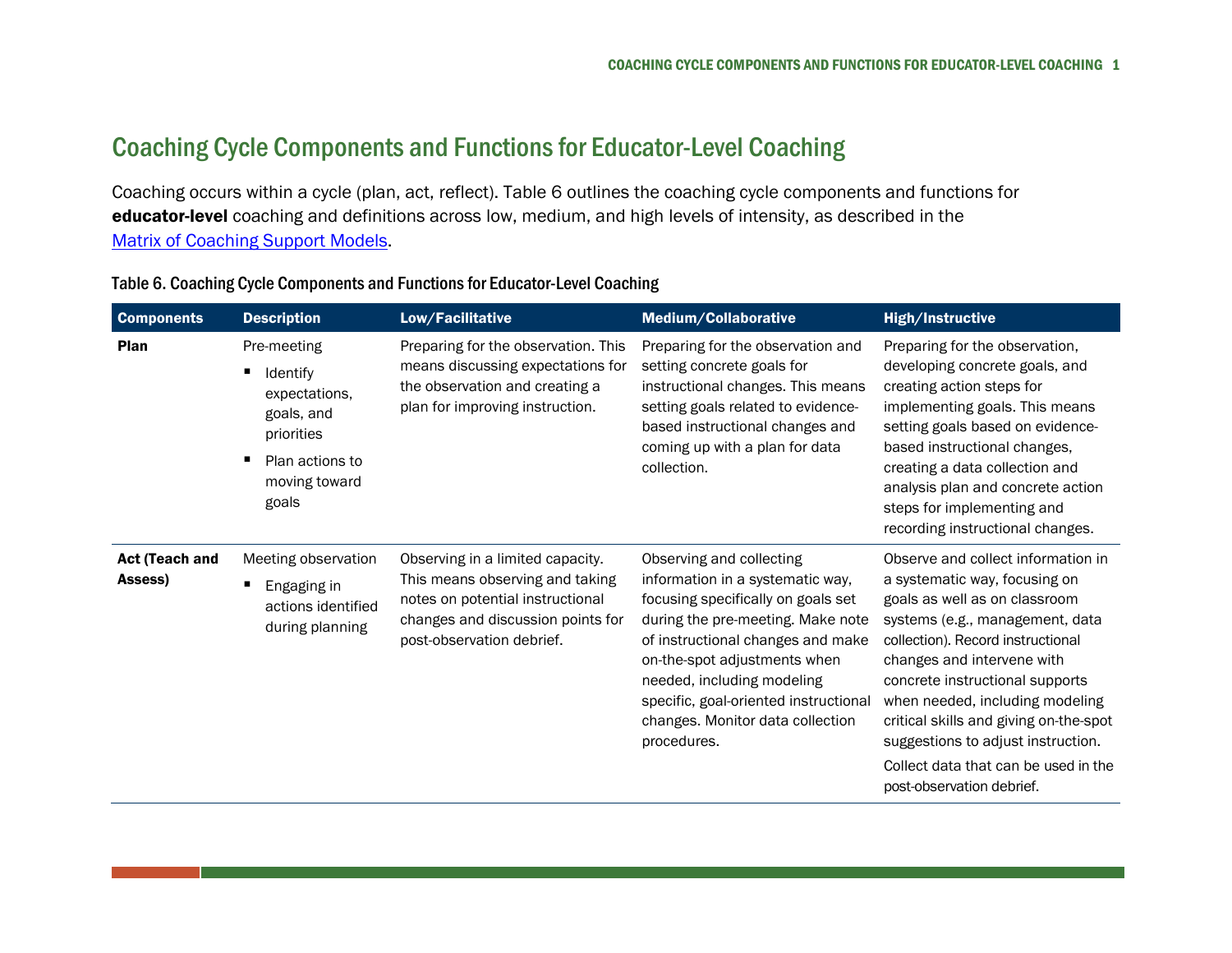| <b>Components</b>             | <b>Description</b>                                                             | Low/Facilitative                                                                                                                                                                                                                                                                               | Medium/Collaborative                                                                                                                                                                                                                                                                                                                                                                                                                                                                            | High/Instructive                                                                                                                                                                                                                                                                                                                                                                                                                                                                                                                                                                                                                      |
|-------------------------------|--------------------------------------------------------------------------------|------------------------------------------------------------------------------------------------------------------------------------------------------------------------------------------------------------------------------------------------------------------------------------------------|-------------------------------------------------------------------------------------------------------------------------------------------------------------------------------------------------------------------------------------------------------------------------------------------------------------------------------------------------------------------------------------------------------------------------------------------------------------------------------------------------|---------------------------------------------------------------------------------------------------------------------------------------------------------------------------------------------------------------------------------------------------------------------------------------------------------------------------------------------------------------------------------------------------------------------------------------------------------------------------------------------------------------------------------------------------------------------------------------------------------------------------------------|
| Analyze and<br><b>Reflect</b> | Debrief<br>Feedback to<br>facilitate self-<br>reflection and<br>moving forward | Post-observation debriefs should<br>focus on expectations discussed in<br>the pre-meeting and observation<br>notes. Post-observation debriefs<br>should set the stage for the next<br>pre-meeting and concern potential<br>changes to instruction surrounding<br>expectations and observation. | Post-observation debriefs should<br>focus on specific goals discussed<br>in the pre-meeting and observation<br>notes. These debriefs should set<br>the stage for the next pre-meeting<br>and should concern instructional<br>changes to address any specific<br>deficits toward goal completion. In<br>addition, post-observation debriefs<br>can include information about<br>evidence-based interventions and<br>classroom systems (e.g., data<br>collection, classroom<br>management, MTSS). | Post-observation debriefs should<br>focus on evaluating progress of the<br>coaching goals set during the pre-<br>meeting, specific evidence-based<br>interventions, and observation<br>notes. Post-observation debriefs<br>should set the stage for the next<br>pre-meeting and should focus on<br>outlining action steps that will lead<br>to instructional changes to<br>address any specific deficits<br>toward goal completion. In<br>addition, post-observation debriefs<br>should include information about<br>evidence-based interventions and<br>classroom systems (e.g., data<br>collection, classroom<br>management, MTSS). |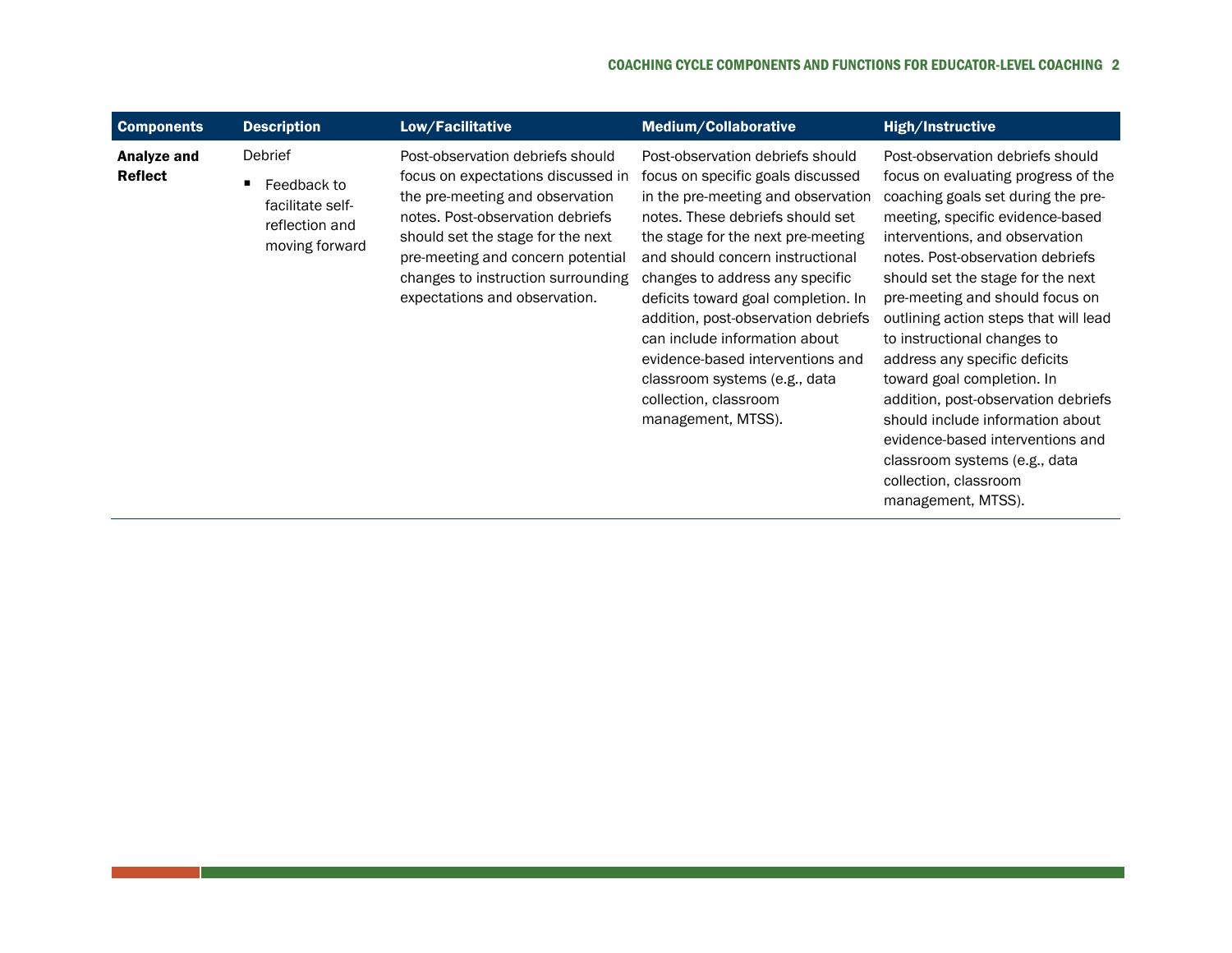| The coaching functions below can be used throughout the coaching cycle |                                                                                      |                                                                                                                                                                                            |                                                                                                                                                                                                                                                                                |                                                                                                                                                                                                                                                                                                                                                                                                                                                       |
|------------------------------------------------------------------------|--------------------------------------------------------------------------------------|--------------------------------------------------------------------------------------------------------------------------------------------------------------------------------------------|--------------------------------------------------------------------------------------------------------------------------------------------------------------------------------------------------------------------------------------------------------------------------------|-------------------------------------------------------------------------------------------------------------------------------------------------------------------------------------------------------------------------------------------------------------------------------------------------------------------------------------------------------------------------------------------------------------------------------------------------------|
| <b>Coaching Functions</b>                                              | <b>Description</b>                                                                   | Low                                                                                                                                                                                        | <b>Medium</b>                                                                                                                                                                                                                                                                  | <b>High</b>                                                                                                                                                                                                                                                                                                                                                                                                                                           |
| Prompting,<br>Questioning, and<br><b>Facilitating</b>                  | <b>Building newly</b><br>trained skills in<br>"normal" contexts                      | Prompting involves subtle<br>suggestions. Observer can use<br>physical cues to aid the teacher<br>(e.g., pointing or proximity) or<br>verbal cues (e.g., suggestions or<br>verbal praise). | Prompting involves concrete<br>suggestions. Observer can use the<br>low-level prompting and minor<br>modeling to adjust critical skills.                                                                                                                                       | Prompting involves all the low- and<br>medium-level prompting and<br>intensive modeling. This can be in<br>the form of full-class<br>demonstrations and/or direct<br>discussion on momentary<br>instructional changes.                                                                                                                                                                                                                                |
| <b>Fluency</b><br><b>Building</b>                                      | Repeated<br>opportunities to<br>use new skills.<br>preferably soon<br>after training | Fluency building involves setting-<br>specific opportunities to attempt<br>new skills.                                                                                                     | Fluency building involves<br>classroom opportunities, as well as<br>opportunities to attempt new skills<br>in controlled environments, such<br>as during post-observation debrief<br>and small-group professional<br>development opportunities (see<br>Team Teacher Coaching). | Fluency building involves<br>classroom opportunities, as well as<br>opportunities to attempt new skills<br>in controlled environments, such<br>as during post-observation debrief<br>and small-group professional<br>development opportunities (see<br>Team Teacher Coaching). High-<br>intensity fluency building includes<br>dedicated opportunities to attempt<br>and critique new skills in<br>controlled and heavily scaffolded<br>environments. |